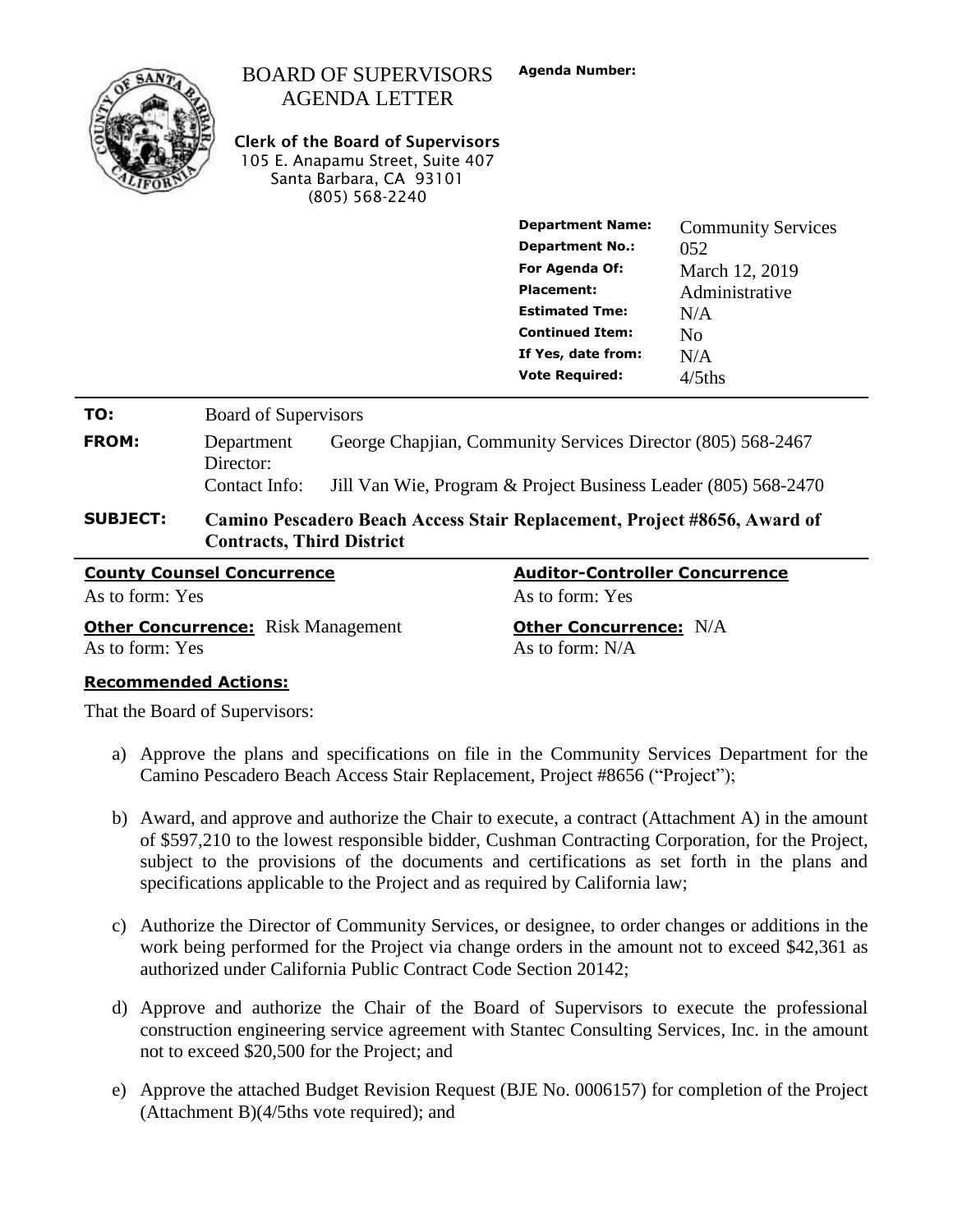Camino Pescadero Beach Access Stair Replacement, Project #8656, Award of Contracts March 12, 2019 Page 2 of 3

f) Determine that the Project is exempt from the California Environmental Quality Act (CEQA) pursuant to Section 15302 of the State Guidelines for the Implementation of CEQA which consists of the replacement or reconstruction of existing structures or facilities where the new structure will be located on the same site as the structure replaced, and will have substantially the same purpose and capacity as the structure replaced.

# **Summary Text:**

The Project removes and reconstructs the beach access stairway at the end of Camino Pescadero in Isla Vista for improved public safety and continued beach access at the central and most integral beach access point in Isla Vista. Stairway replacement includes four concrete landings, marine grade timber stair stringers and stainless steel railings. The bidding process is complete, and with approval of the recommended actions a contract will be awarded to the lowest responsible bidder, Cushman Contracting Corporation, in the amount of \$597,210.

The approval of the recommended actions will also allow Stantec Consulting Servcies, Inc. to provide professional civil engineering services during the construction phase of the Project; when combined with existing County contracts, this County Parks Division contract of \$20,500 will exceed \$200,000 Countywide for Stantec Consulting Services, Inc.

Community Services anticipates completion of the Project by July 2019. The total cost of the Project is estimated to be \$734,000, inclusive of soft costs; ninety-five percent (95%) of this Project is funded by a Federal Community Development Block Grant.

# **Background:**

The existing Camino Pescadero beach access stairway is located south of the intersection of Del Playa Drive at the southerly end of Camino Pescadero in Isla Vista, California. The stairway is approximately 100 feet in length and provides public access to and from the beach, some 20 feet below the elevation of the bluff. The upper section of the existing stairway was supported in multiple locations from timber piles embedded into the bluff. However; due to bluff erosion and retreat, the majority of which occurred during the 2015-2016 El Nino season, the bluff pile structural support was unable to be maintained, and the remaining piles supporting the stairway from the beach elevation are in need of replacement.

The Project removes and reconstructs the beach access stairway at the end of Camino Pescadero in Isla Vista for improved public safety and continued beach access for public recreational activities. The replacement stairway will be constructed in accordance with the 100-year coastal plan, and will utilize a mixture of marine grade timber, stainless steel and four vertical concrete supports and landings. The stair stringers will be constructed utilizing marine grade timber and stainless steel railings. The total cost of the project is estimated to be \$734,000, inclusive of construction costs and soft costs.

On Wednesday, January 16, 2019, two bids were received for the Project, and Cushman Contracting Corporation was determined to be the lowest responsive and responsible bidder. Upon Board approval of the recommendations the Project will commence in March 2019 with completion anticipated by July 2019.

# **Risk:**

The Contract Documents for this award apply Community Services Capital Projects' standard public works contract terms and conditions in accordance with the California Public Contract Code and other laws and regulations governing capital public projects in the State of California. The risk mitigation